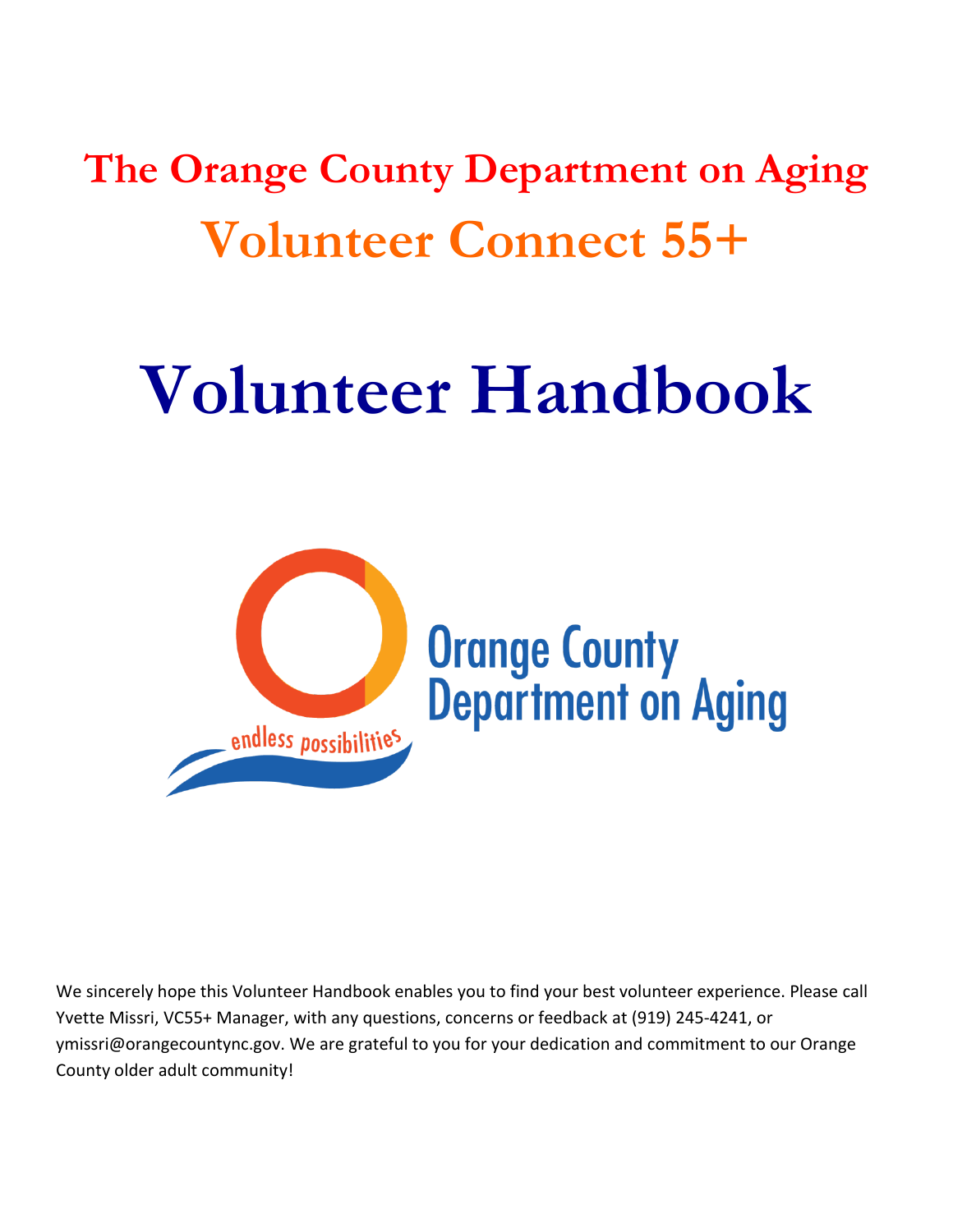# **Table of Contents**

Revised 7/27/17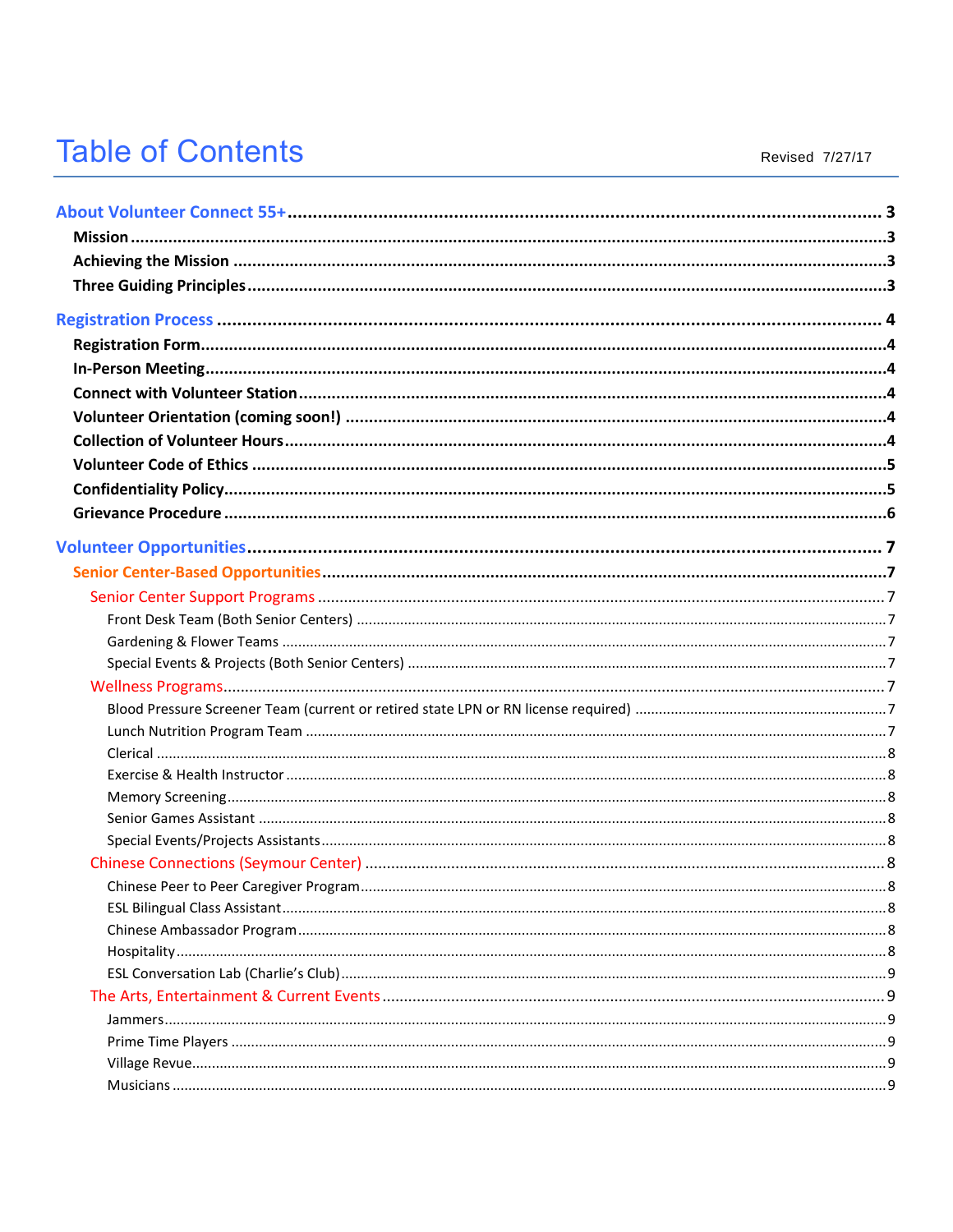Revised 5/1/17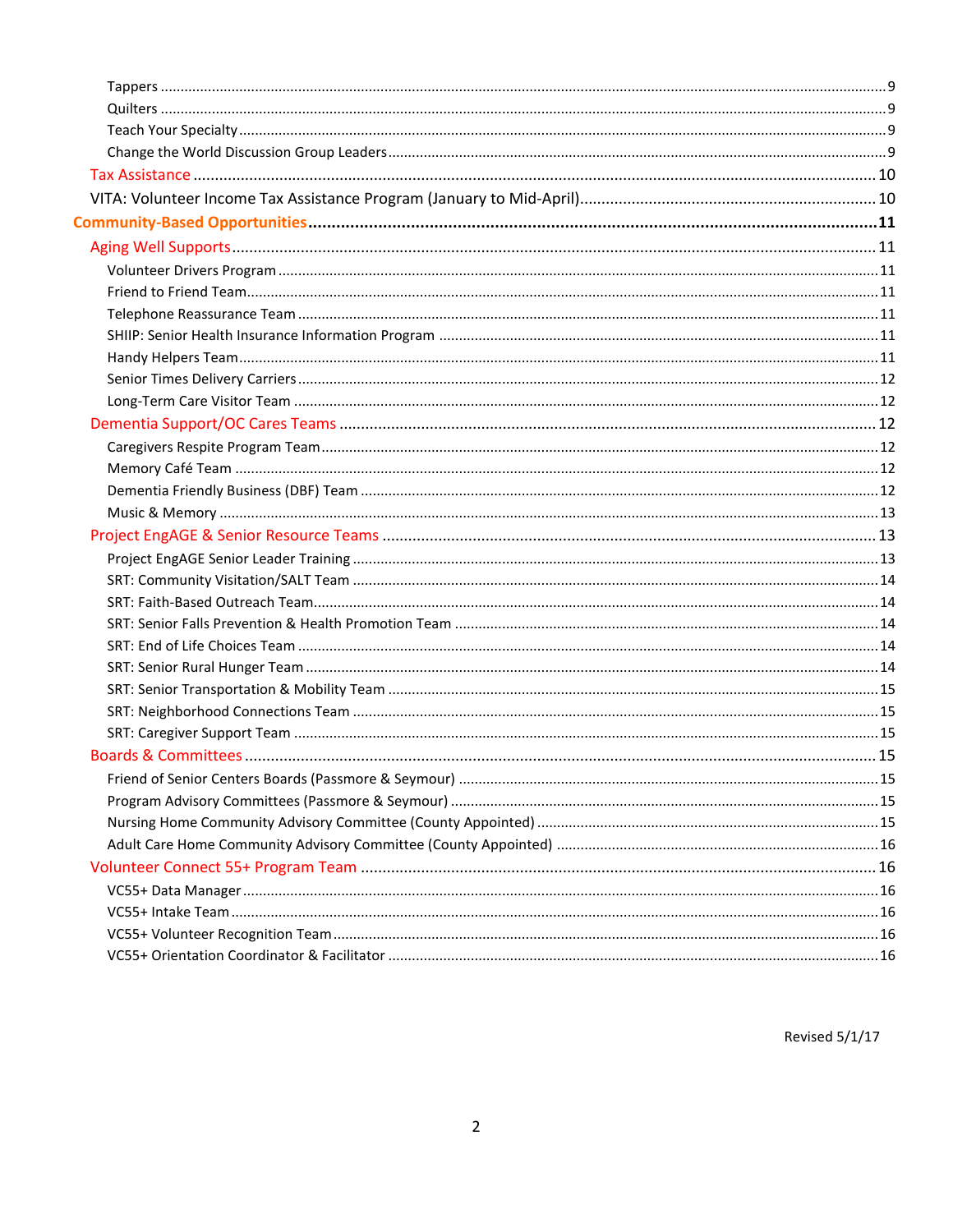# **Mission**

Volunteer Connect 55+ seeks to enrich the lives of Orange County residents, both as volunteers of all ages, and as recipients of volunteer services, through serving our residents who are 55 and older. The VC55+ peer-to-peer engagement model encourages enduring and authentic connections between community members.

# **Achieving the Mission**

- Maintain a variety of both peer-led and department-directed programs to furnish volunteers with a diverse array of flexible and structured volunteer opportunities.
- Facilitate access to high-quality volunteer programs through senior center locations and throughout our Orange County community.
- Encourage volunteer leadership and creativity, and provide ongoing support and appreciation to all volunteers.

# **Three Guiding Principles**

**1.** *Autonomy:* Volunteers have genuine ownership over projects with the freedom to contribute ideas and recommend modifications.

**2.** *Mastery* Volunteers work toward self-actualization by cultivating and expanding new and existing skill-sets through individualized volunteer work.

**3.** *Purpose* Volunteers can identify how their volunteer experience enriches their lives and provides a sense of meaning.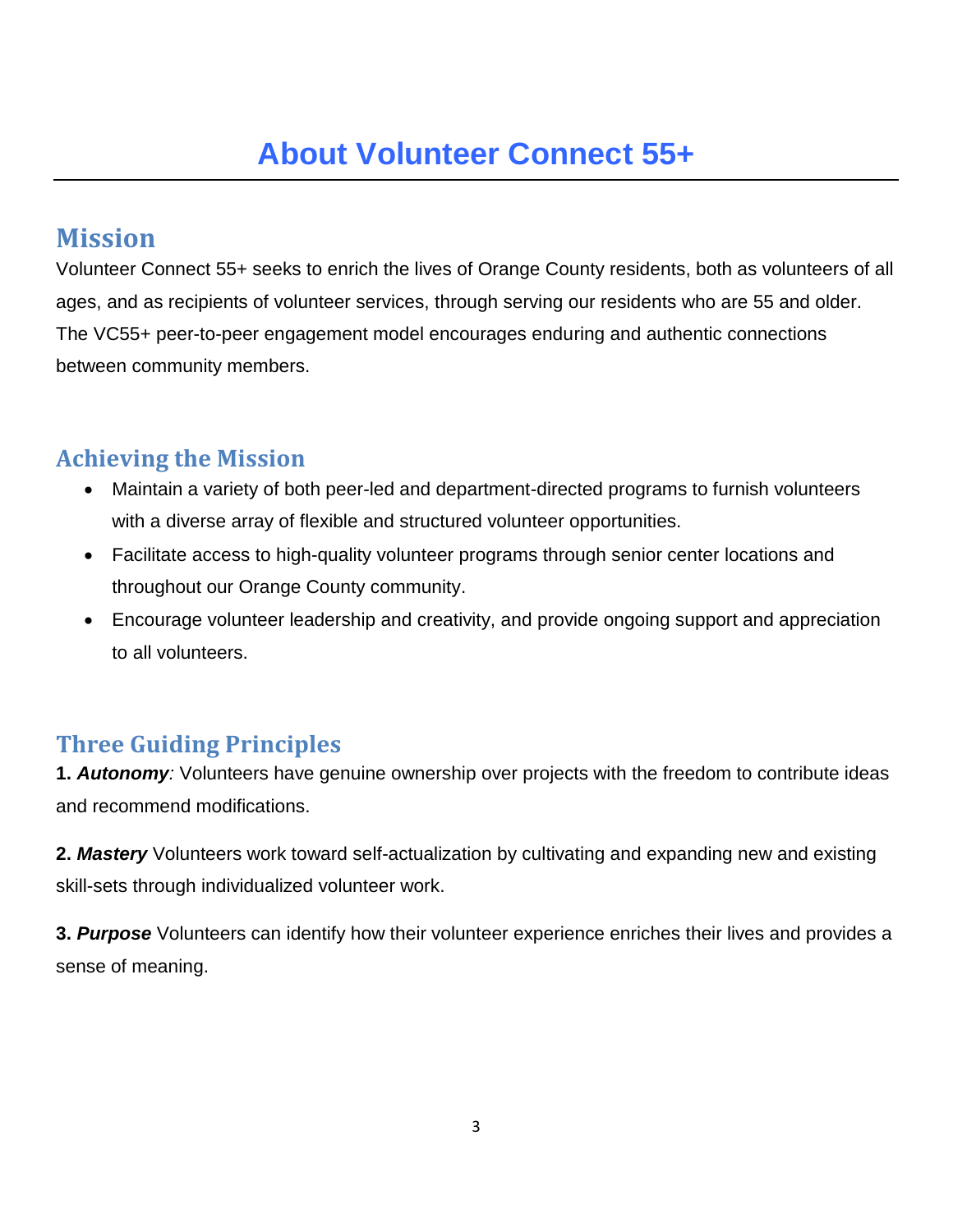# **Registration Process**

## *Contact us by phone or in person to find your ideal volunteer match!*

# *We look forward to meeting and supporting you!*

# **Registration Form**

The Volunteer Connect 55+ Registration form is attached to the end of your handbook. It is also accessible on our website: **[www.orangecountync.gov/aging/volunteerconnect55](http://www.orangecountync.gov/aging/volunteerconnect55)**. Completed applications should be returned to Shenae McPherson, Volunteer Coordinator, at [shmcpherson@orangecountync.gov](mailto:shmcpherson@orangecountync.gov) , or in person at either center (Passmore or the Seymour Center). You may also call Shenae at (919) 245-4243.

# **In-Person Meeting**

Once you submit your registration, the VC55+ will review your information, and within two weeks, contact you to schedule an in-person meeting. The purpose of the meeting is to help you find your best volunteer match by getting to know you, discussing your interests, talents and passions, and answering your questions about our diverse range of volunteer opportunities.

# **Connect with Volunteer Station**

At the end of your intake meeting, we'll schedule you to attend a VC55+ Volunteer Orientation, and connect you to your new volunteer activity, and station supervisor. Once connected with your supervisor, you'll work together to begin your service, including scheduling any necessary additional training or meetings.

# **Volunteer Orientation (coming soon!)**

The VC55+ Volunteer Orientation is mandatory for all volunteers and offered once per month. At your orientation, you will hear about VC55+'s policies and procedures, and become familiar with the Orange County Department on Aging, as well as local resources for aging well. You'll learn how our County is aging, the associated opportunities and challenges, and how your volunteer service fits in.

# **Collection of Volunteer Hours**

VC55+ collects volunteer hours on a monthly or quarterly basis, depending on your volunteer station. While we recognize that your hours do not begin to measure your positive impact on our older adult community, we use your hours to showcase your important work to our funders and to our community at large. Your station supervisor will show you how to collect and submit your hours.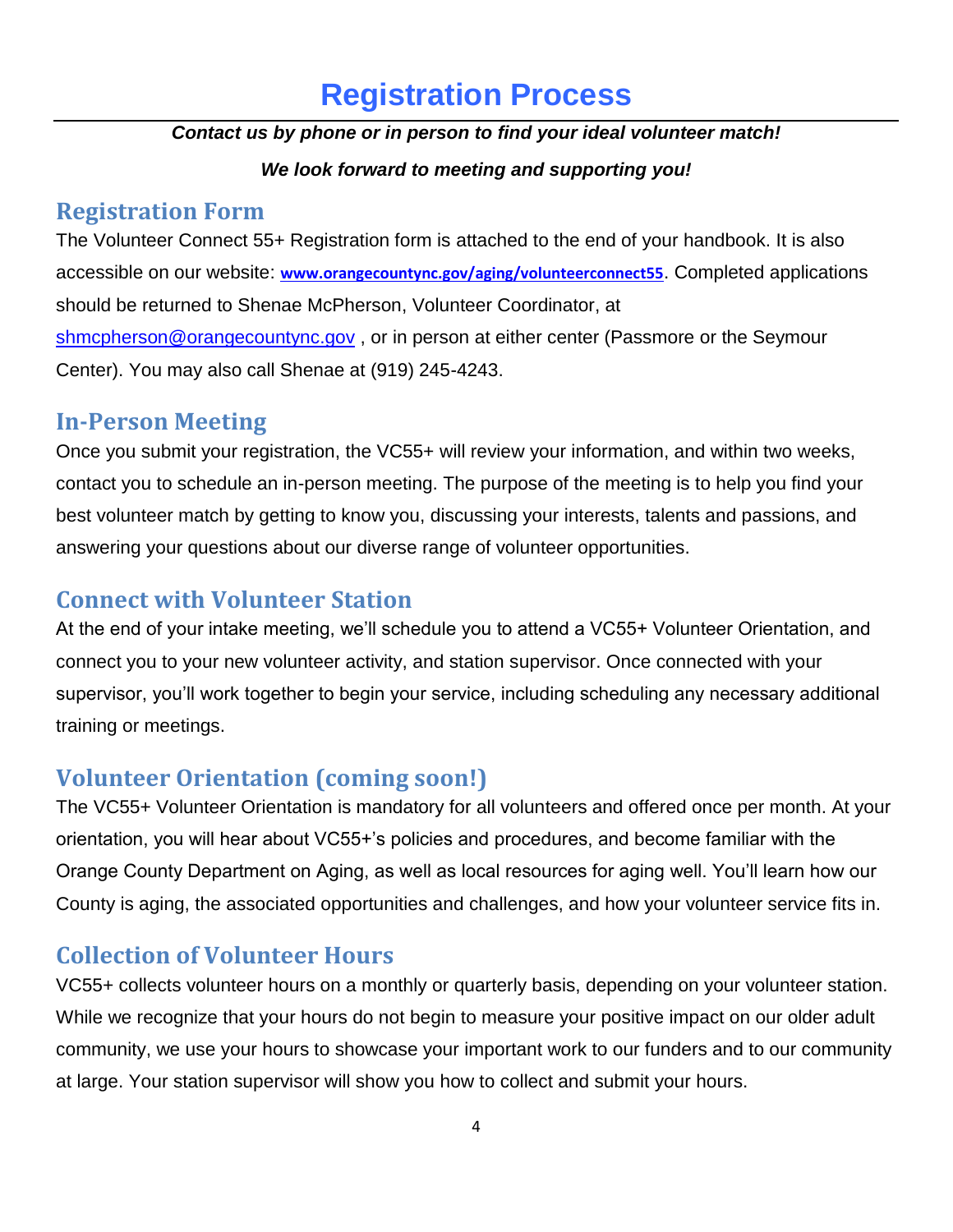# **Volunteer Code of Ethics**

VC55+ recognizes the critical role of its volunteers, and is extremely grateful for their dedication, their time and their skills. VC55+accepts the service of all volunteers with the understanding that such service is at the sole discretion of the organization. As a VC55+ volunteer, you agree to:

- Perform your service to the best of your ability, maintaining the volunteer recipient's interests as your primary focus.
- Avoid activity construed as conflict of interest, including accepting loans or gifts of monetary value from the volunteer recipients, or marketing your business in any way to volunteer recipients (giving out its information or wearing anything that identifies your business).
- Refrain from offering medical, legal, or financial advice to volunteer recipients, unless specifically part of your volunteer role.
- Respect the cultural, religious and political views of volunteer recipients, and refrain from imposing your cultural, religious and political views on volunteer recipients.
- Abide by the Confidentiality Policy as outlined below.

# **Confidentiality Policy**

In the course of their daily activities, VC55+ volunteers will be in personal contact with volunteer recipients. This often necessitates the sharing of private information concerning the recipients.

All volunteers are required, as a condition of volunteerism, to abide by the following policy concerning confidential information or activities in connection with the performance of each individual's service. This policy is binding for all volunteers:

Volunteers shall observe, maintain and protect confidentiality of volunteer recipients. All information concerning any VC55+ volunteer recipient is strictly confidential. This includes name, address, phone number, living condition/circumstances, income/financial status and physical condition. Volunteers shall avoid sharing with anyone, information that identifies the volunteer recipient, including sharing their photo without their express permission. The services received by volunteer recipients and other similar information are also confidential.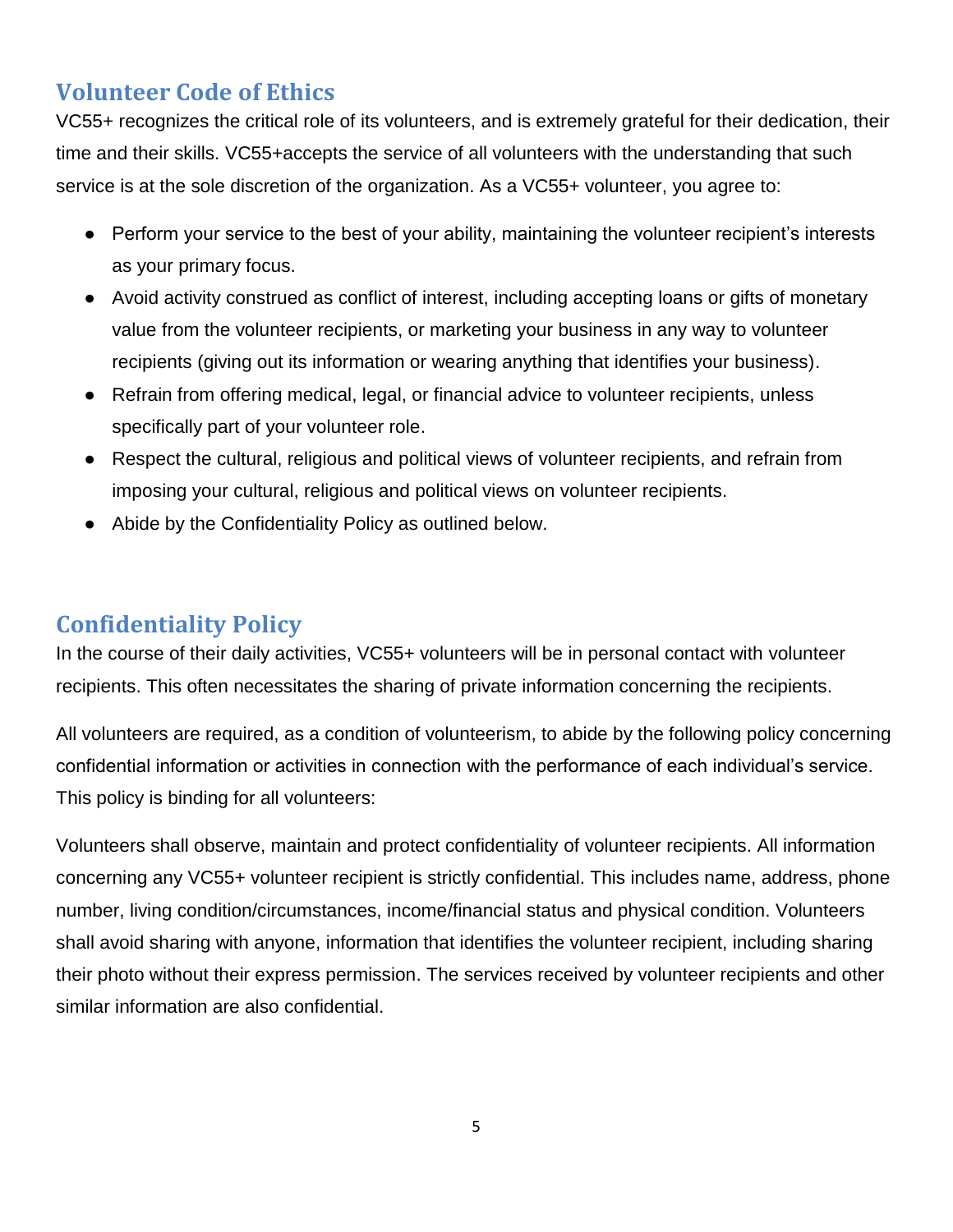# **Grievance Procedure**

Under this policy, a grievance is defined as any event, condition, rule, or practice which the volunteer believes violates his or her civil rights, treats him or her unfairly, or causes him or her any degree of unpleasantness or unhappiness on the job. A grievance may also deal with an attitude, or an opinion or statement held by a staff member or fellow volunteer.

Volunteer grievances are of great concern to VC55+, regardless of whether the problem is large or small. To provide prompt and efficient evaluation of, and response to grievances, VC55+has established a procedure for all volunteers. It is VC55+'s policy to give full consideration to every volunteer's opinion. There will be no discrimination against or toward anyone for his or her part in presenting a grievance. All grievances are handled confidentially.

The grievance procedure is:

- 1. If urgent action is needed, notify the site supervisor immediately.
- 2. Attempt to discuss your grievance with your supervisor, the VC55+ Volunteer Coordinator (Shenae McPherson, shmcpherson@orangecountync.gov), or the VC55+ Manager (Yvette Missri, ymissri@orangecountync.gov), to work out the problem.
- 3. If you are unsatisfied, submit your complaint in writing to a supervisor, the VC55+ Volunteer Coordinator, or the VC55+ Manager.
- 4. A response should be made within 5 business days.
- 5. If you are not satisfied within 5 days of how your written complaint was handled, you may appeal by submitting your written complaint to the Department on Aging Director, Janice Tyler [\(jtyler@orangecountync.gov\)](mailto:jtyler@orangecountync.gov).
- 6. The Director should respond to your written complaint within 30 days, affirming or denying your request, choosing to investigate further, or choosing to refer your case to another governing body. The Director's decision is final.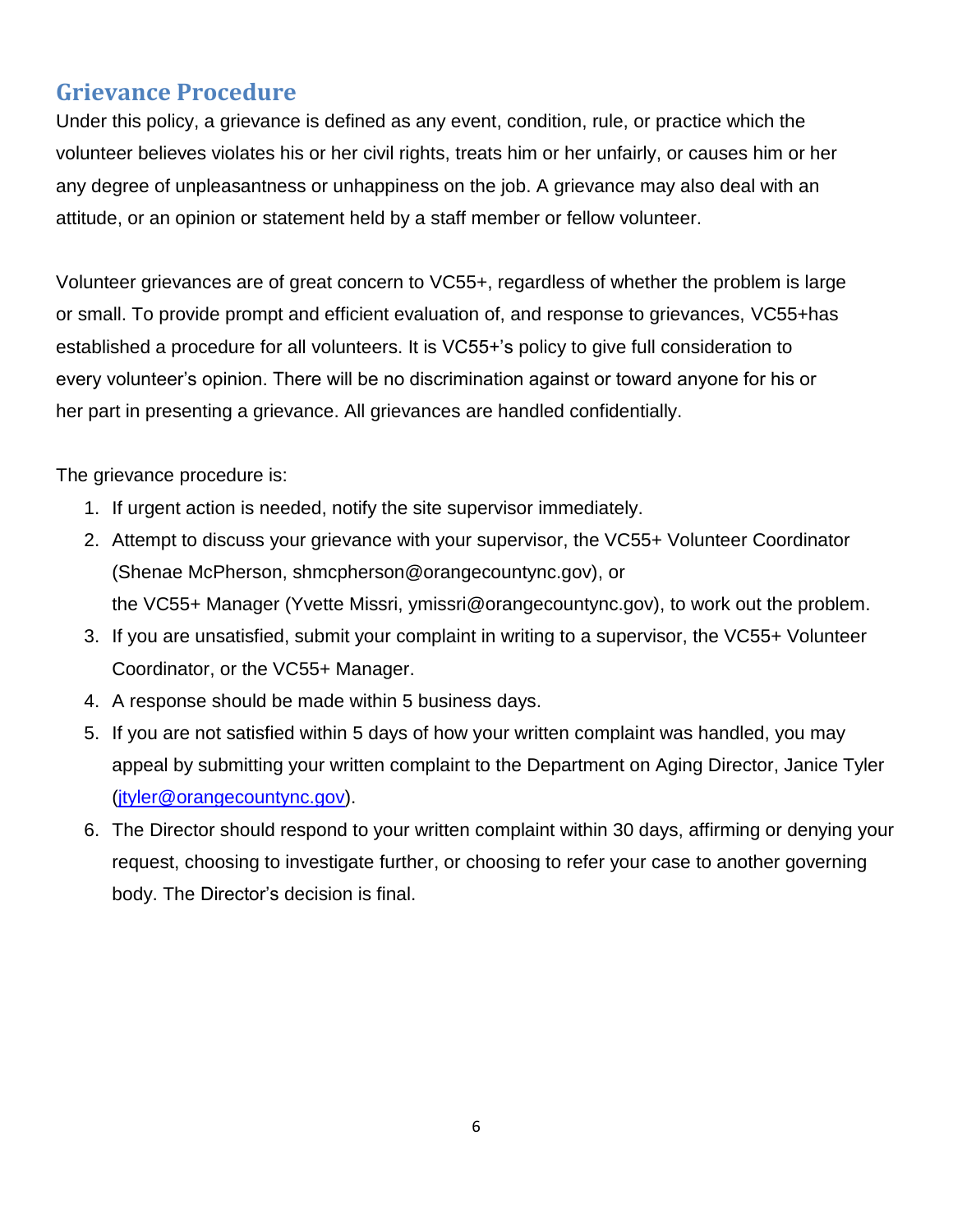# **Senior Center-Based Opportunities**

*All hours are part-time and flexible, unless otherwise noted.*

# **Senior Center Support Programs**

*Overall Mission: To enable our Senior Centers to effectively enrich the lives of our Orange County older adults by welcoming our seniors into our centers, educating people about our services and opportunities, and keeping our centers beautiful.* 

# *Front Desk Team (Both Senior Centers)*

#### **Position Summary**:

Patient & kind volunteers greet & assist seniors & visitors, answer phones, assist seniors in filling out forms, making appointments, and directing seniors to appropriate activities. Understanding the workings of the Senior Centers, and an ability to work with a diverse set of seniors and department staff is important.

# *Gardening & Flower Teams*

#### **Position Summaries**:

*Gardening Team* have meetings and work with Master Gardeners to decide plantings, adopt garden spots, keep a scrapbook, or work on their own in flower beds at either COSC or the Seymour Center. *Flower Arrangement Team* creates beautiful flower arrangements with donated flowers, each week at the Seymour Center.

# *Special Events & Projects (Both Senior Centers)*

**Position Summary**: Volunteers assist with decorations, greeting guests, assisting with food service, and set up/ clean up for one time or on-going happenings at the senior centers.

# **Wellness Programs**

*Overall Mission: To provide a diverse range of services that enables our Orange County older adults to live and exercise their best lives, in mind, body, and spirit.*

# *Blood Pressure Screener Team (current or retired state LPN or RN license required)*

**Position Summary**: Team members take seniors' blood pressures with as needed counseling & assistance.

# *Lunch Nutrition Program Team*

**Position Summary:** In a fun and supportive environment, volunteers assist in all facets of serving daily lunch meals to between 50 and 70 seniors per day, Monday through Friday, at each Senior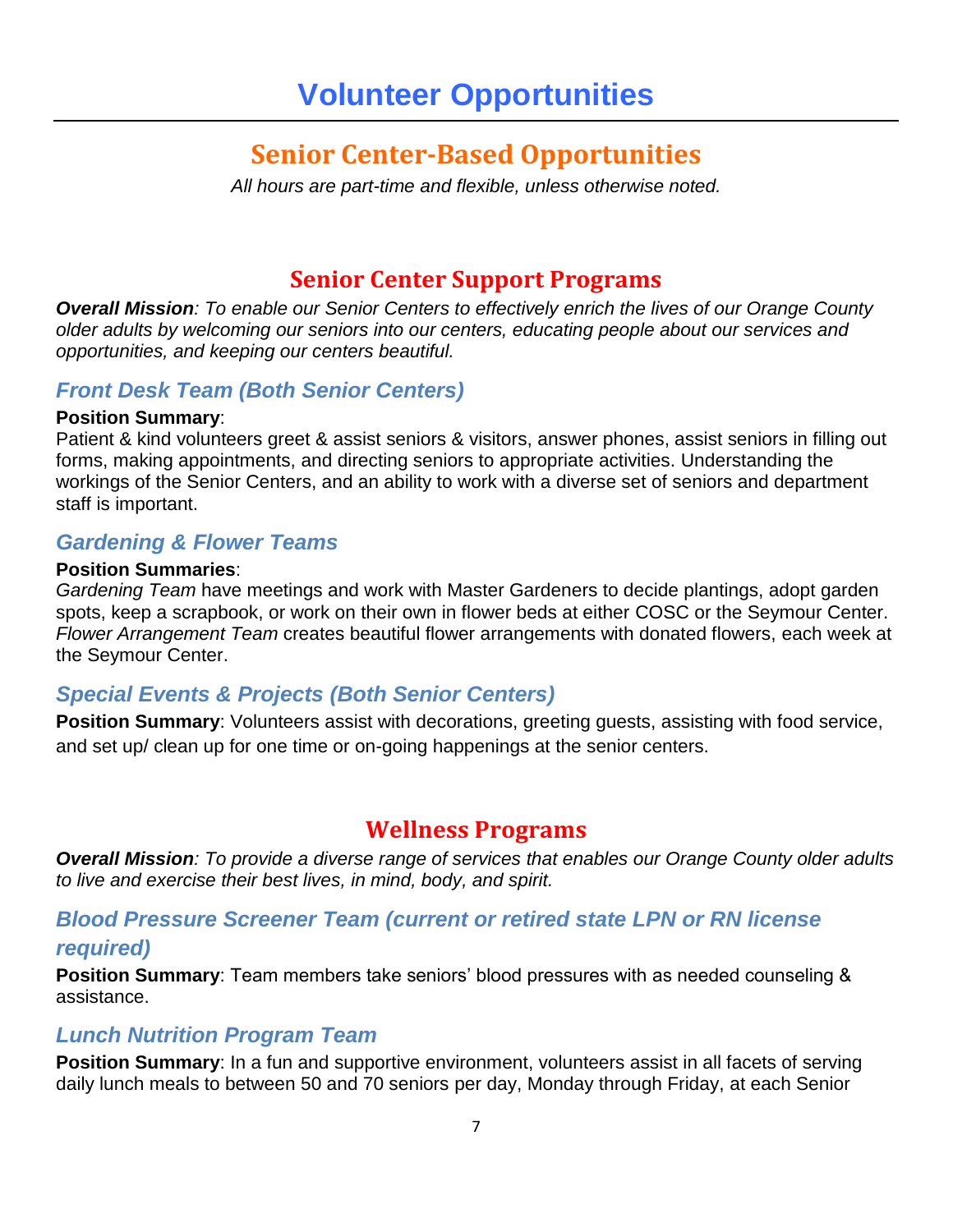Center. Volunteers choose their days and location, and volunteer from approximately 10 am to 1 pm, on their given day(s).

# *Clerical*

**Position Summary:** Volunteers assist with various clerical duties, including data entry, filing, and record keeping.

# *Exercise & Health Instructor*

**Position Summary**: Instructors with appropriate training and licensing provide wellness education and exercise for seniors.

# *Memory Screening*

**Position Summary**: Memory Screener volunteers interview participants on National Memory Screening Day in November at both Senior Centers, to identify memory problems through early detection and intervention.

# *Senior Games Assistant*

**Position Summary**: Assistants help with all aspects of the Senior Games, including coordinating events, and projects, and setting up and cleaning up site areas.

# *Special Events/Projects Assistants*

**Position Summary:** Volunteers assist with special projects, such as greeting guests, assisting with food service, decorations, and clean up, through one time or on-going happenings at senior centers.

# **Chinese Connections (Seymour Center)**

*Overall Mission: To enrich the lives of our Orange County Chinese seniors through a diverse range of programming, helpful services, and relationship building activities.* 

# *Chinese Peer to Peer Caregiver Program*

**Position Summary**: Qualified bilingual mentors interested in providing limited free respite care and/or emotional support to Chinese caregiver families volunteer once per week for a mutually agreed upon period of time. Mentors will undergo a background and reference check, and training will be provided.

# *ESL Bilingual Class Assistant*

**Position Summary:** Bilingual Class Assistant will assist ESL instructor and work with Chinese seniors to practice and improve their English skills.

# *Chinese Ambassador Program*

**Position Summary**: Diverse set of volunteer opportunities within the Seymour Center (help with translation, communication, organizing activities, and other group programs) for bilingual volunteers who are active, loving and creative. Volunteer must also attend a monthly volunteer meeting, held the third Wednesday morning of each month.

# *Hospitality*

**Position Summary**: Volunteers greet & welcome newcomers & promote the benefits of participating in Senior Center activities with tours, conversation, and interpretation as needed.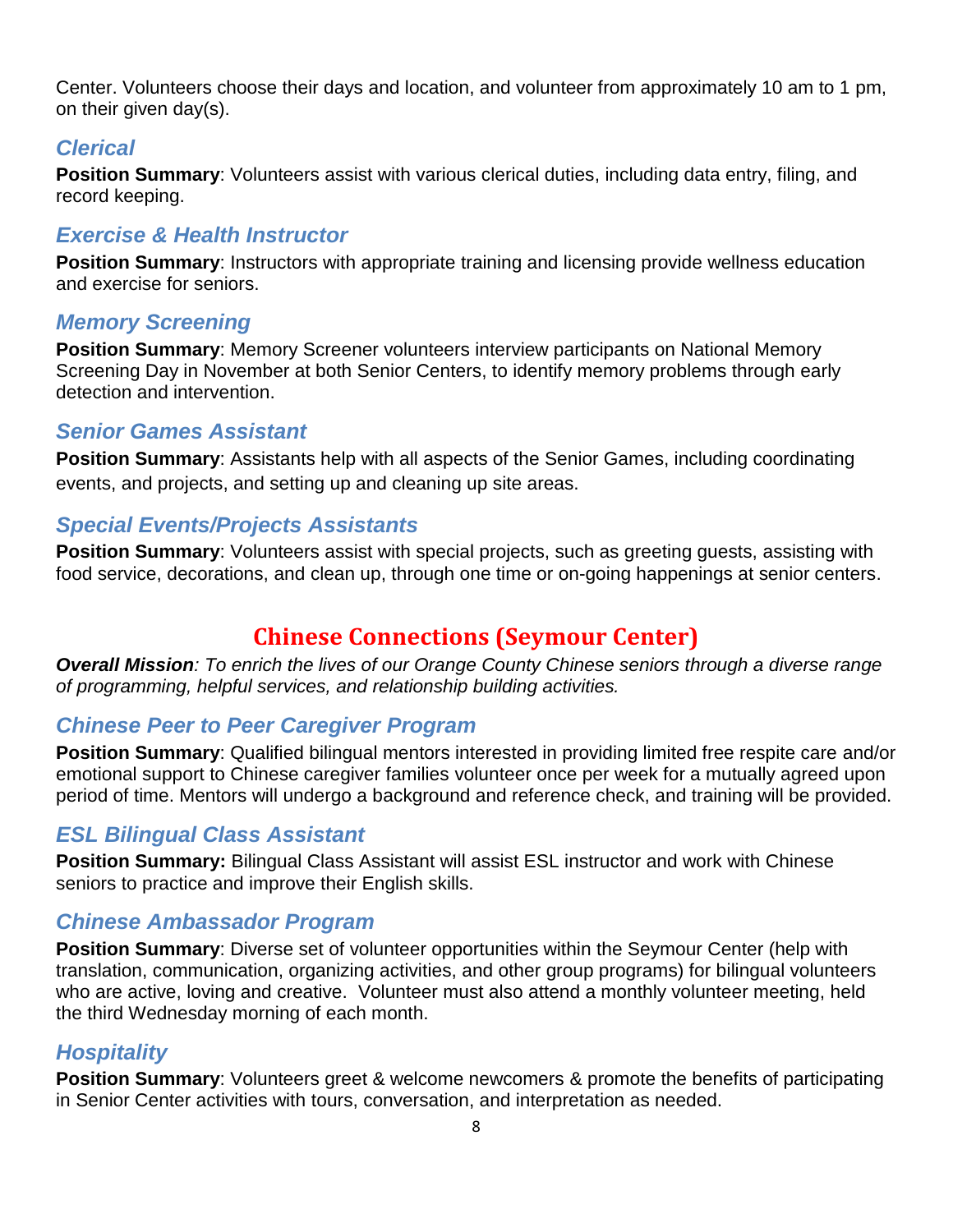# *ESL Conversation Lab (Charlie's Club)*

**Position Summary:** In an informal, social, conversational setting, bilingual speakers work with Chinese seniors to better assimilate.

# **The Arts, Entertainment & Current Events**

*Overall Mission: To provide a rich and diverse set of volunteer opportunities around the arts, entertainment, history, and current events.*

#### *Jammers*

**Position Summary**: Cheerleaders with wonderful uniforms & routines perform for fundraising & support of performers in Senior Centers & throughout the community.

## *Prime Time Players*

**Position Summary**: Performers, musicians & dancers produce & rehearse stage plays at the senior centers.

# *Village Revue*

**Position Summary**: Singers & musicians produce, rehearse, and present stage musicals & plays at the Senior Centers & outside sites.

# *Musicians*

**Position Summary**: Volunteers skilled at playing any musical instrument perform in both indoor and outdoor settings.

# *Tappers*

**Position Summary**: Tap dancers perform at the Senior Centers.

# *Quilters*

**Position Summary:** Volunteers create quilts and donate them to various organizations.

# *Teach Your Specialty*

**Position Summary**: Volunteers teach a specialty subject for education or pleasure, as well as prepare, collect supplies, set-up & clean up teaching area.

# *Change the World Discussion Group Leaders*

**Position Summary**: Participants meet to discuss given topics once per month, and Discussion Group Leaders will have interest or knowledge in the topic of choice. Leaders will hold engaging, philosophical, and inclusive monthly discussions to expand understanding of the interrelated nature of our physical and political environments.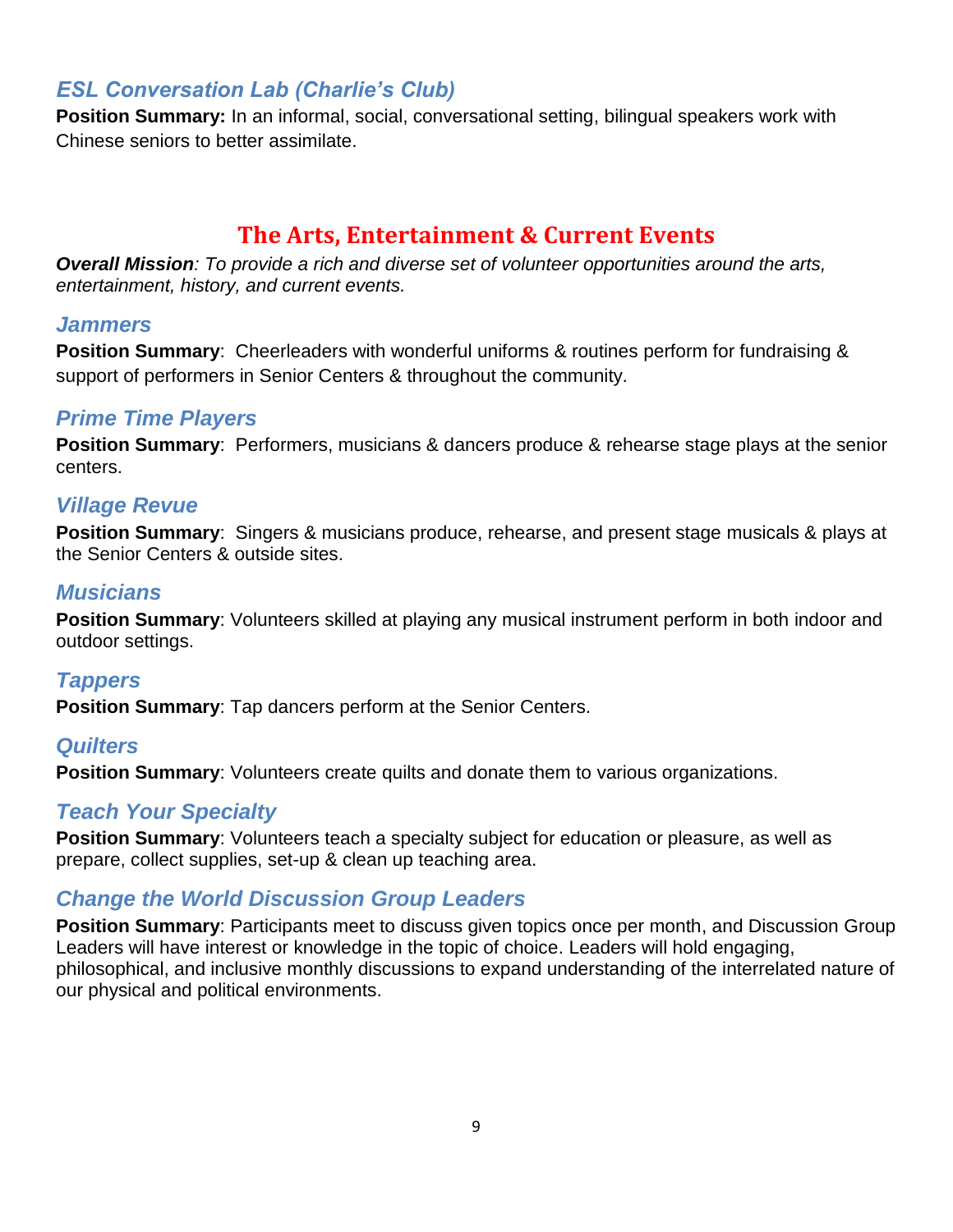# **Tax Assistance**

#### **VITA: Volunteer Income Tax Assistance Program (January to Mid-April)**

**Mission**: Provides free income tax preparation assistance for low to moderate income clients, utilizing online IRS tax preparation program to ensure accuracy and allowable tax credits.

#### **Position Summaries:**

#### *Tax Preparers*

Trained volunteers assist clients in completing federal and state tax returns

Returns filed electronically using online tax preparation program, sponsored by IRS

#### *Appointment Schedulers*

Screen clients for eligibility and inform them of documents to bring via telephone Make appointments using Appointment-Plus online scheduling system Make reminder calls or send emails

#### *Intake-Support Coordinators*

Assist clients in completing forms and organizing documents for tax preparation at the time of the appointment Make sure all forms and procedures are complete before client leaves session

#### *Administrative Assistants*

Computer specialists maintain equipment and install appropriate programs for tax preparation Office assistants perform clerical duties, data entry, filing, and maintain records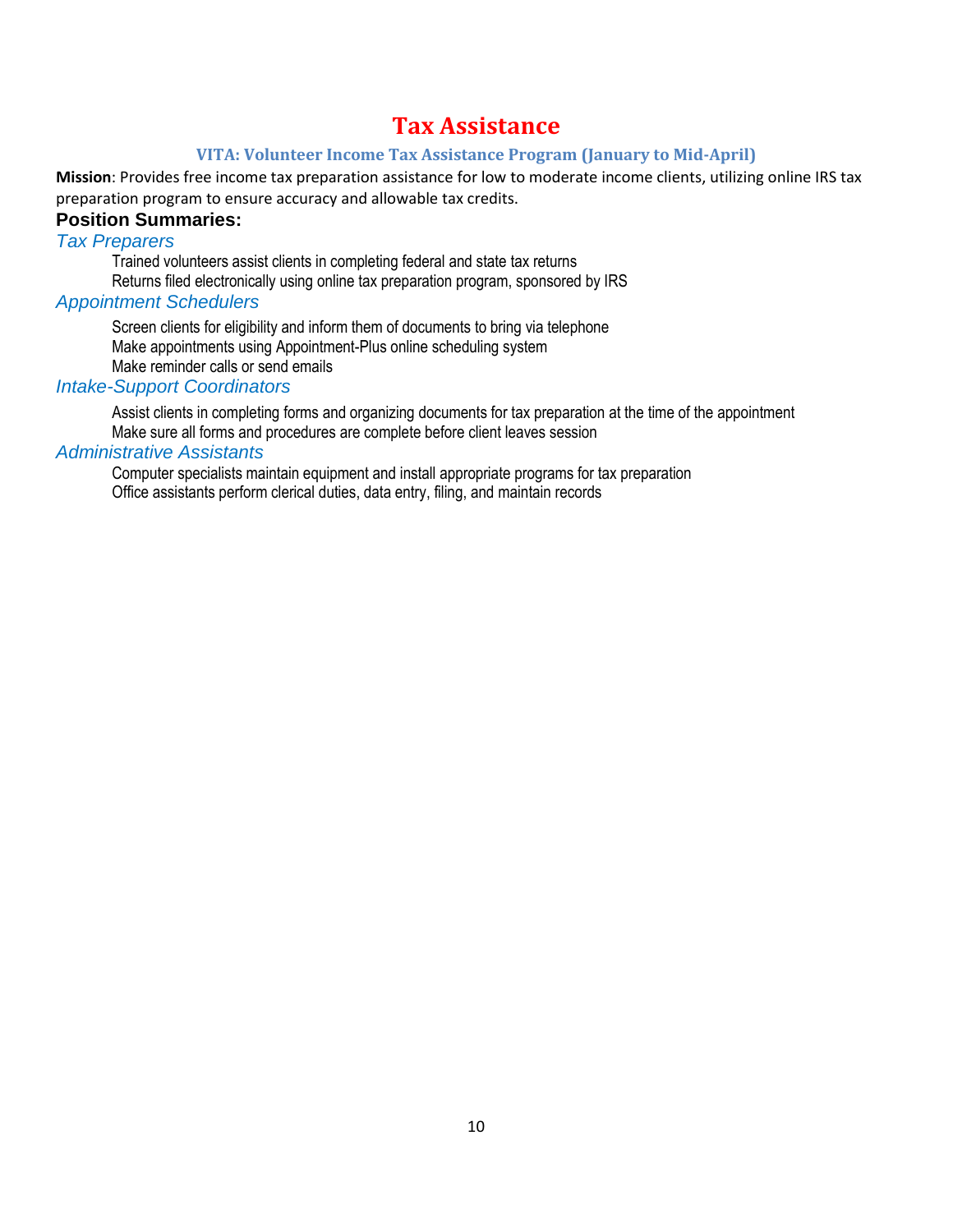# **Community-Based Opportunities**

# **Aging Well Supports**

*Overall Mission: To provide a holistic range of services and programs designed to maximize aging well and aging in community.*

# *Volunteer Drivers Program*

**Position Summary**: Volunteers provide safe and direct transportation for older adults who cannot access public transportation. Some common destinations are medical appointments, grocery stores, barber/beauty shops and the bank. Each driver chooses a schedule when he/she is available to drive. Drivers receive training, support, and gas mileage reimbursement. After successfully completing required training, drivers are notified at the beginning of each week of the routes needed. At the end of each day, drivers report back to the Transportation Specialist to confirm that the trips occurred successfully. The report includes a recording of time and mileage. Volunteers are especially needed in areas north of Chapel Hill. *\* Volunteers must be willing to undergo background checks for this position.*

# *Friend to Friend Team*

#### **Hours**: Part-time (about 2 hours per week; pre-determined hours)

**Position Summary**: As a Friend to Friend Team member, you'll build a friendly relationship with an older adult or couple, who enjoys being with other people, but no longer has many opportunities for social interaction. After a small orientation with the Department on Aging, you'll be matched with an older adult or married couple, with similar interests. You'll spend just one or two hours a week with your new friend, exploring your common interests and making a huge difference in her or his life. *\*Volunteers must be willing to undergo background checks for this position.*

# *Telephone Reassurance Team*

**Position Summary:** Volunteers make telephone calls to local older adults, providing reassurance and a check on their status, safety, and comfort. Volunteers are trained to provide phone calls, and commit to making calls once per week (recipients receive daily calls Monday through Friday).

# *SHIIP: Senior Health Insurance Information Program*

**Position Summary**: Volunteers provide Medicare & Affordable Care Act Insurance assistance, counseling, information, and education, as well as publicity & community information sessions. Volunteers receive comprehensive training and supervision.

# *Handy Helpers Team*

**Position Summary**: Handy Helpers enable older adults to stay in their homes by providing highquality, volunteer/pro-bono repairs of minor maintenance issues for those unable to afford to complete repairs on their own. Volunteers perform small maintenance jobs (less than three hours), such as changing light bulbs, fixing a broken screen, unclogging plumbing, patching minor leaks, and installing smoke detectors. \*Volunteers must be willing to undergo background checks for this position.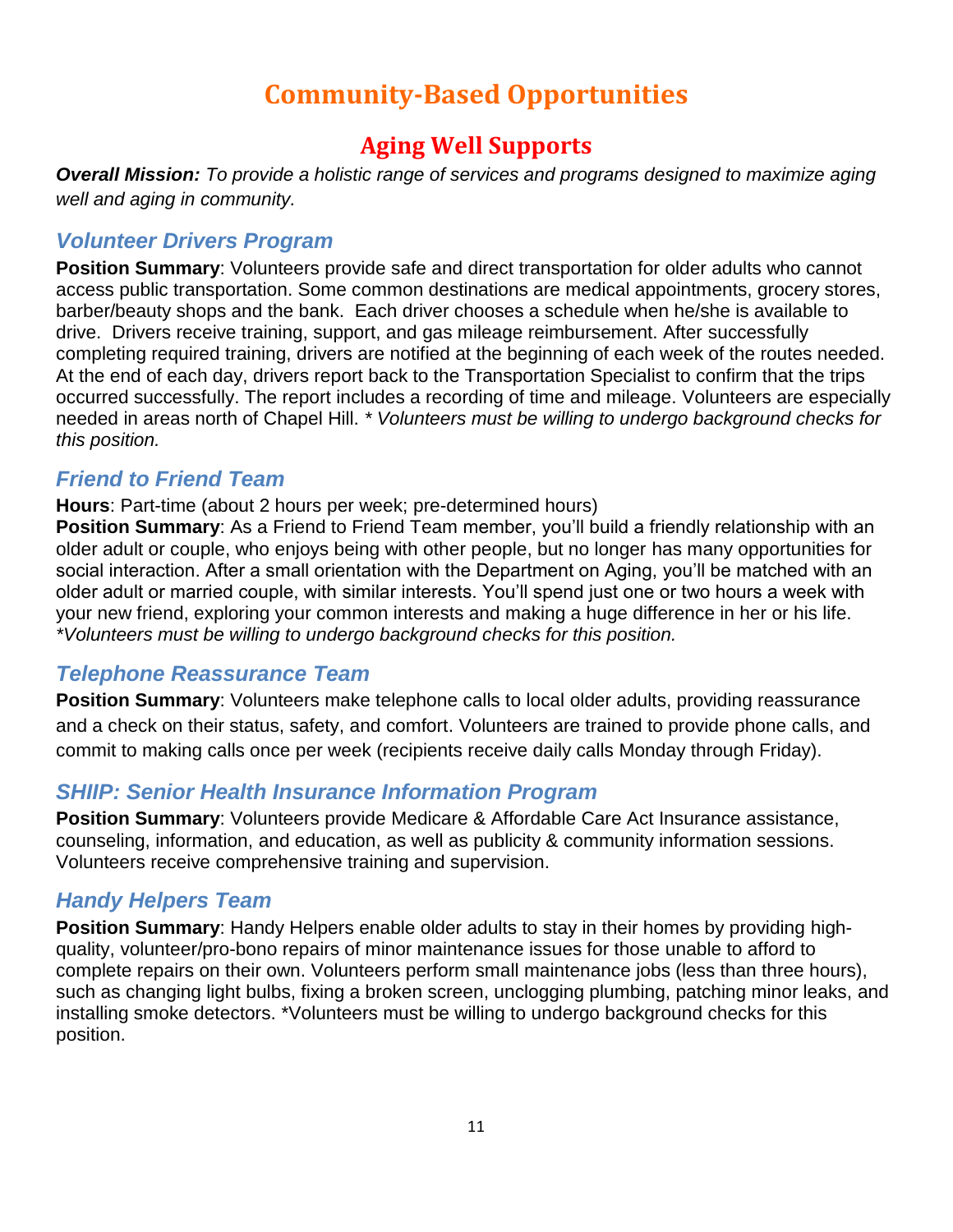# *Senior Times Delivery Carriers*

**Position Summary**: Volunteer carriers deliver Senior Times to outside racks or indoor shelves once per quarter (four times per year), and then maintain their racks/shelves on a weekly basis.

# *Long-Term Care Visitor Team*

**Position Summary:** Volunteers seek to foster relationships with long-term care facility residents to enhance residents' quality of life, and provide a meaningful activity for volunteers. Volunteers will visit and provide companionship to residents living in nursing homes and assisted living facilities, for one to two hours per week. After a small orientation with one of our County's long-term care facility, volunteers will be matched with one or more older adults who may be at-risk for loneliness. Volunteers will receive support from the Department on Aging, as well as the Long-Term Care Advisory Committee.

# **Dementia Support/OC Cares Teams**

#### *Caregivers Respite Program Team*

**Position Summary:** The Caregivers Respite Program is a once-weekly social program for people with dementia, and meets 10am - 3pm on Wednesdays at the Seymour Center and 11am – 4pm on Fridays at the Passmore Center. Volunteers assist in providing meaningful care and socialization, including individualized activities, crafts and lunch.

## *Memory Café Team*

**Position Summary**: Volunteers assist in all facets of The Memory Café, a social and recreational program for individuals who have mild to moderate dementia and for their caregivers/care partners. The Cafe provides social and recreational activities in a relaxed normalizing atmosphere. Activities include music, games, recreation, chit chat, art, etc. Light refreshments are served. The Cafe meets once a month on the third Monday of the month during from 2 – 4 pm in Hillsborough, and second Monday of the month from 1:30 – 3:30 pm at the Seymour Center. Further, once a month we hold Memory Café On the Move – trips to local businesses and community cultural events. Volunteers should have good communication skills, an awareness and understanding of confidentiality, a sense of humor and positive attitude. Tasks include assisting with setting up the room, welcoming the visitors, making and serving hot drinks and light refreshments, socializing with people with and affected by dementia, joining in with activities, attending Memory Café Team meetings, and more.

# *Dementia Friendly Business (DBF) Team*

**Mission**: This initiative represents the core function of Orange County Department on Aging as a community resource. All team members will be expected to develop a comprehensive understanding of the services OCDoA provides and to be capable of effectively communicating this information to training participants. All positions for this team require general volunteer orientation through the VC55+ program as well as a tailored training to join the DFB project. The DFB team is a community outreach effort to engage businesses about dementia and the experience of families and individuals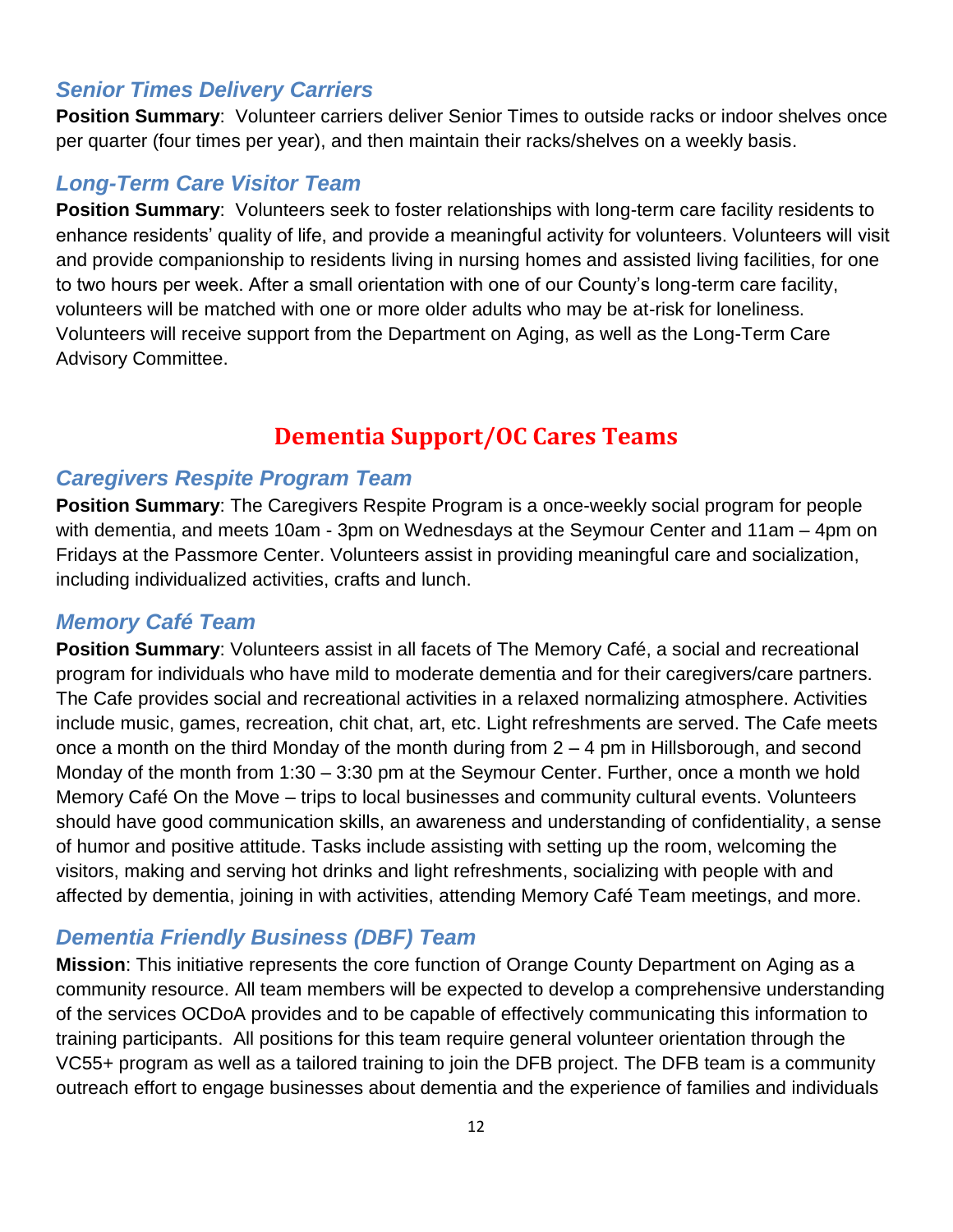affected by dementia. Our goal is to raise awareness and improve quality of life for people with dementia and those who care for them. A variety of tasks contribute to how this project functions, allowing team members to find a role that speaks to their specific abilities and interests.

#### **Position Summaries:**

*Community Educator:* Volunteers with a passion for educating and training others will find a good match as a Dementia Friendly Business community educator. This position requires excellent public speaking and presentation skills. Knowledge of and/or experience with facilitating discussions in a group setting are also important. Community educators will incorporate oral presentations into the screening of a training video at participating business locations. Time required for an individual business training session includes: 15 minutes for set up, 90 minutes for presentation & discussion, and additional time for travel to and from the venue. Training includes brief orientation with easy-touse A/V equipment. Individual transportation is strongly recommended but not required. Hours: 4-6 hours per week (predetermined days)

*Administrative Coordinator:* Individuals who are seeking a supportive role on the DFB training team have the opportunity to be involved as well. Managing the schedule, enrolling participants, data management and a variety of other essential administrative logistics require oversight on this project. Members who are particularly detail oriented, have strong organizational skills, experience with customer relations, and functional knowledge of email communication are ideal for this position. Hours: 2-4 hours per week (predetermined days)

*Recruitment Representative:* The DFB training program needs team advocates to advertise in the community and recruit participants. This position involves enthusiastic cultivation of new business partnerships as well as maintaining existing relationships. Interpersonal skills and a friendly disposition are essential! Use of email and phone communication is required. Hours: 2-4 hours per week (flexible days)

# *Music & Memory*

**Position Summary:** Music & Memory volunteers give the gift of music by enabling participants to listen to their favorite music in a familiar setting. Once per month, volunteers visit persons living in assisted living and work with staff and the participant's family to identify, download, and update music to an IPOD.

# **Project EngAGE & Senior Resource Teams**

*Project EngAGE Senior Leader Training*: Project EngAGE is a 13-week senior-leadership program whose mission is to recruit and train Orange County older adults to become community resource leaders and ultimately make their communities the ideal places to age. Project EngAGE graduates have formed self-directed Senior Resource Teams (SRTs) to fill resource gaps with their own unique projects. These teams currently play an integral role in helping achieve the mission of making Orange County an ideal place to age well. If you are interested in participating in a semesterlong Project EngAGE training (next training to be held in Fall 2017), contact Volunteer Connect 55+ Manager, Yvette Missri, at [ymissri@orangecountync.gov.](mailto:ymissri@orangecountync.gov)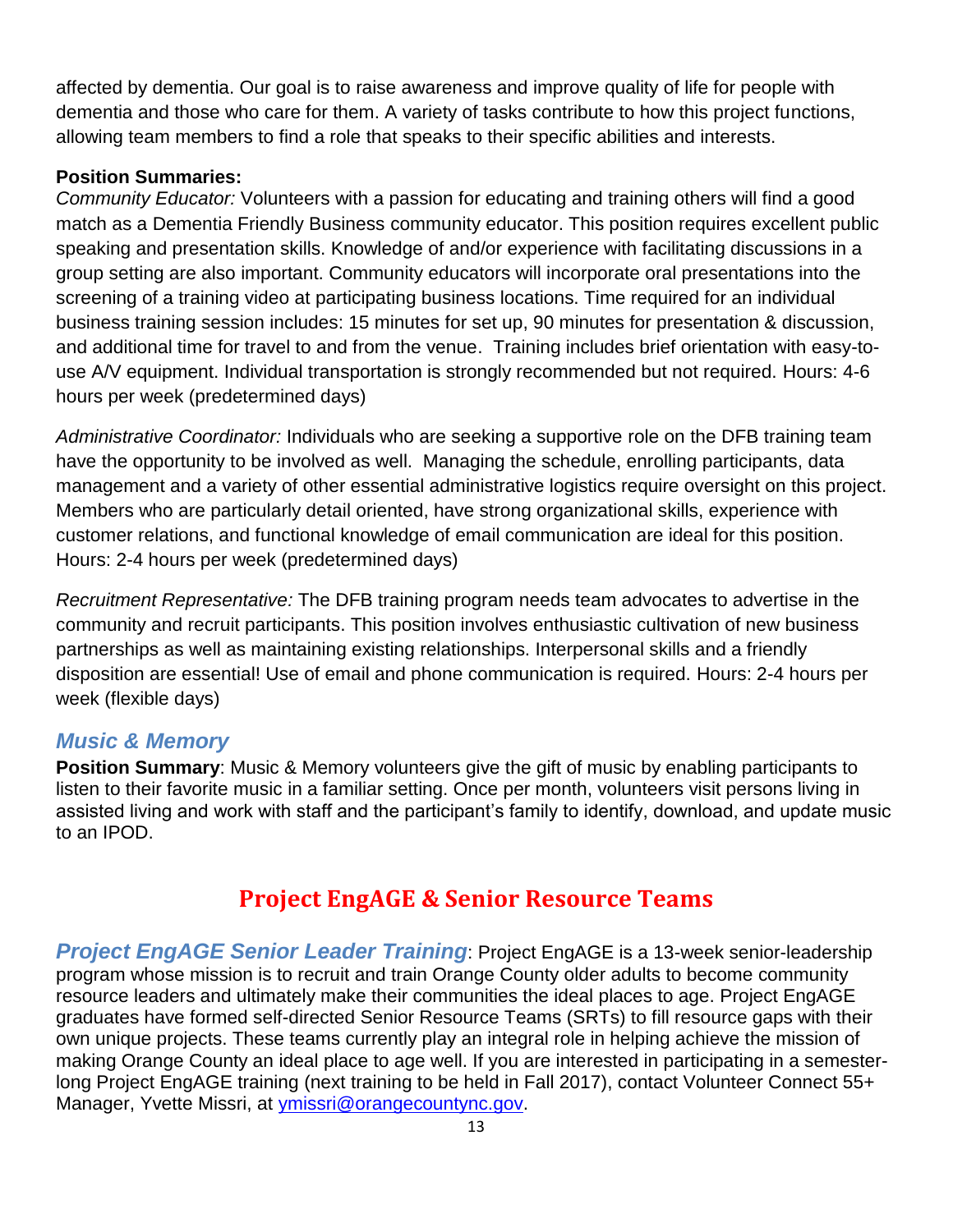**Senior Resource Teams (SRTs)**: VC55+ aims to get interested community volunteers, who are *not* Project EngAGE graduates, directly involved in existing SRTs and their activities. This can include both direct participation in the direction of a given SRT and/or working on the ground to make the SRT's mission a reality. Time commitments vary and generally depend on how much time an individual volunteer wants to commit. Project EngAGE volunteer opportunities are listed below:

# *SRT: Community Visitation/SALT Team*

**Mission**: To improve the quality of life for isolated Orange County seniors by nurturing the development of resources adequate to mitigate the more extreme risks of isolation. **Hours**: Part-time (flexible, set hours once scheduled, 6 month minimum commitment) **Position Summary:** Volunteers Visitors are trained with a retired SALT (Seniors & Law Enforcement Together) County Deputy (including three day-long ride-alongs) and choose a route to visit each week on the same day at about the same time. There is no minimum number of people to be visited on a given visiting route, but each volunteer must commit at least six months to this program. The purpose of each visit is to establish a friendly relationship and to check-in on aging, often homebound individuals to help them problem-solve, refer them to relevant services, and provide companionship. Available referrals and services are covered in the training process. Please note, at this time there is no monetary mileage compensation. *\*Prospective and current volunteers must be willing to undergo background checks.*

# *SRT: Faith-Based Outreach Team*

**Mission**: To serve as an outreach channel and resource for our area aging congregations and the Department on Aging, and to distribute information, education, and opportunities to the faith-based community.

#### **Position Summaries:**

*Congregational Liaison:* Orange County faith-based organization members interested in helping to disseminate the services and opportunities offered by the Department on Aging in order to enrich the lives of those in faith communities and living within Orange County.

*Team Member:* Members of this team are expected to participate in once-monthly meetings plan and activities that support aging congregations, such as Faith & Aging Symposiums, and senior hunger initiatives in the faith-based setting.

# *SRT: Senior Falls Prevention & Health Promotion Team*

**Mission**: To keep seniors standing and mobile.

**Position Summary:** Members of this team are expected to participate in once-monthly meetings to plan and implement primary falls preventions to older adults within the Orange County community.

# *SRT: End of Life Choices Team*

**Mission**: To enable seniors in Orange County to make choices that maximize their quality of lives in their final years and around how their lives end.

**Position Summary:** Members of this team are expected to participate in once-monthly to plan activities designed to increase end of life planning behavior for seniors, and to advocate for maximizing end of life choices.

# *SRT: Senior Rural Hunger Team*

**Mission**: To safeguard the health and well-being of Orange County seniors through ensuring their access to quality and adequate nutrition.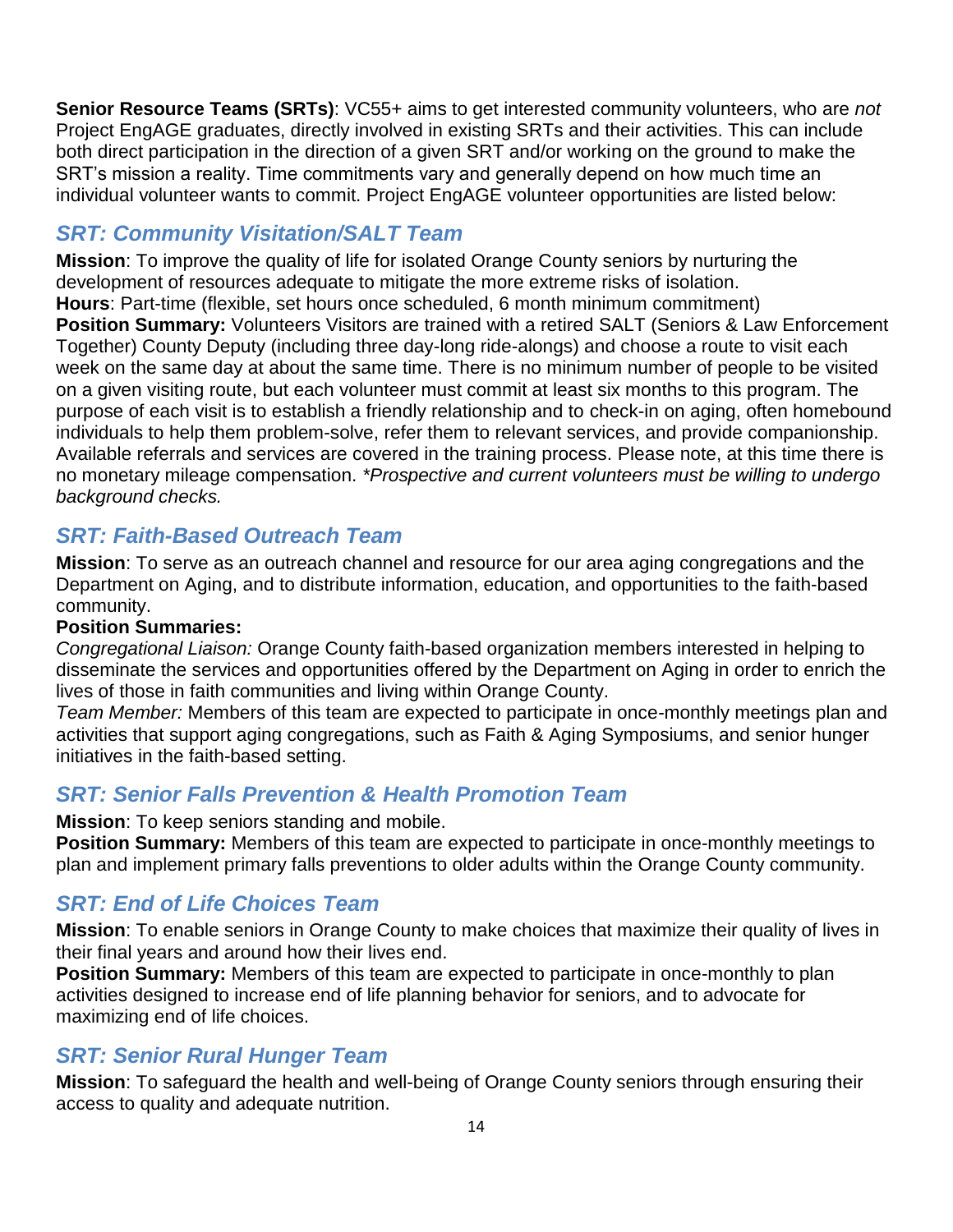**Position Summary:** Members of this team are expected to participate in once-monthly meetings around activities that ensure our rural Orange County seniors have access to the nutrition they need to age in place.

# *SRT: Senior Transportation & Mobility Team*

**Mission**: To enhance the overall well-being of Orange County seniors through meaningful education and advocacy around driving alternatives

**Position Summary:** Members of this team are expected to participate in once-monthly meetings around advocacy and educational activities, and to partner with the Department on Aging's Transportation Specialist.

# *SRT: Neighborhood Connections Team*

**Mission**: To foster within Orange County a vibrant and engaging quality of life for seniors living in community by building trusted and reciprocal relationships through social engagement, education, practical support and assistance.

**Position Summary:** Members of this team consist of individuals interested in forming community within their own, individual neighborhoods. Members are expected to participate in once-monthly meetings to support one another's efforts, and to help plan the "Engaging Issues" speakers series around aging-inn-community related resources.

# *SRT: Caregiver Support Team*

**Mission**: The Caregiver Support SRT seeks to support caregivers by providing essential education and resources, increasing community awareness around issues facing caregivers, and by collaborating with and advising the Department on Aging OC Cares Team.

**Position Summary:** Members are expected to participate in once-monthly meetings to plan and implement projects and initiatives to support caregivers.

# **Boards & Committees**

# *Friend of Senior Centers Boards (Passmore & Seymour)*

**Position Summary:** The Friends mission is to promote the well-being of all persons age 55 and older in Orange County by supporting the effective use of the Senior Centers. The boards solicit and receive funds and other support to assist the efforts of the Orange County Department on Aging and partner organizations and agencies to serve and meet the needs of seniors in the area.

# *Program Advisory Committees (Passmore & Seymour)*

**Position Summary:** Members create & promote senior center programs, attend regular meetings, assist with programs, projects, and presentations.

# *Nursing Home Community Advisory Committee (County Appointed)*

**Position Summary:** This committee helps to maintain the intent of the Residents' Bill of Rights, promotes community involvement and provides public education on long-term care issues. The regional ombudsman with Triangle J Council of Governments provides specialized training and support.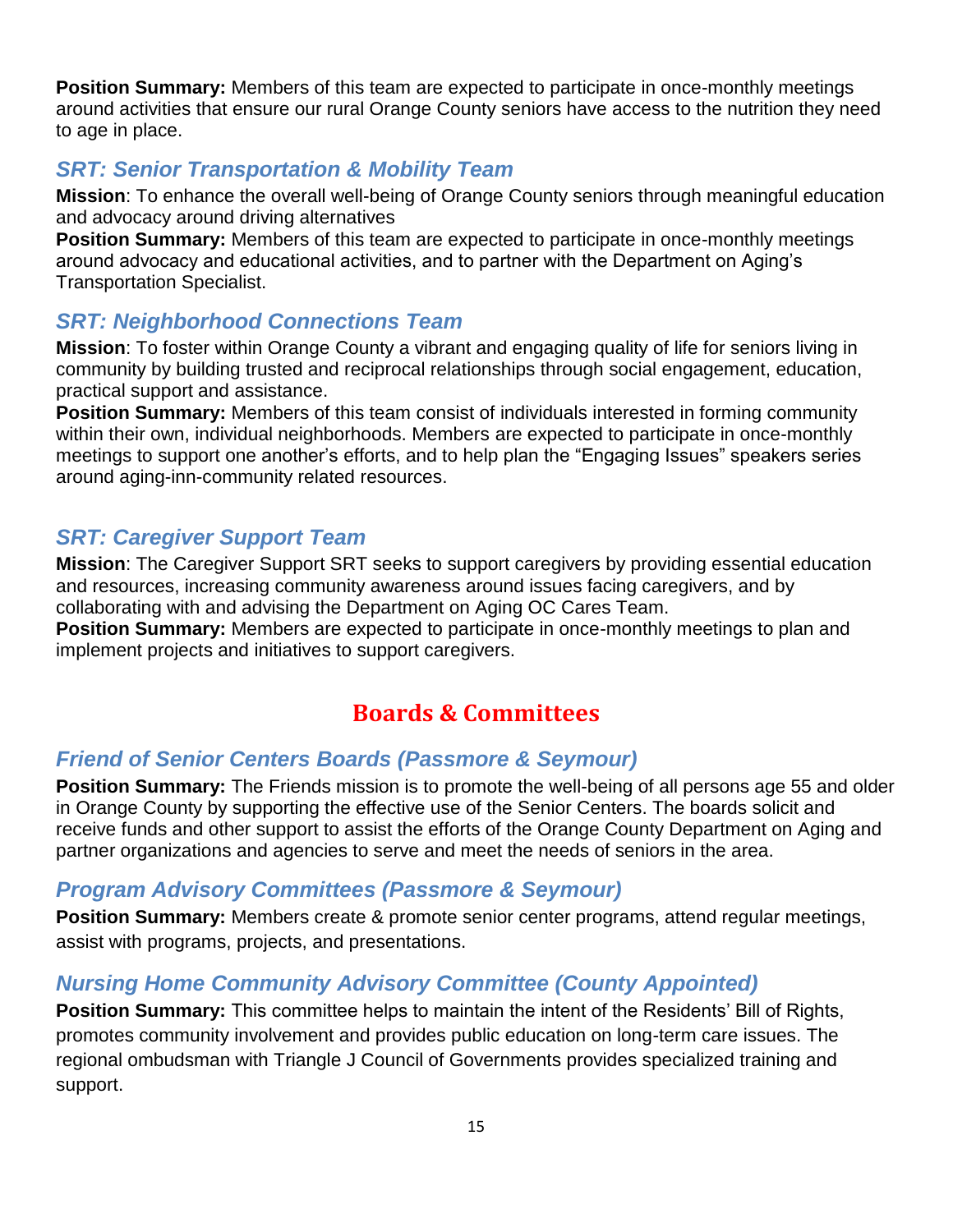# *Adult Care Home Community Advisory Committee (County Appointed)*

**Position Summary:** This committee helps to maintain the intent of the Adult Care Home Residents' Bill of Rights for those residing in licensed adult care homes. The members of this committee promote community involvement and cooperation with these homes to ensure quality care for older and disabled adults.

# **Volunteer Connect 55+ Program Team**

*Overall Mission: Our internal volunteer team works hand-in-hand with VC55+ staff to carry out our mission to foster meaningful volunteer experiences for Orange County older adults, based on each participant's talents and passions.*

## *VC55+ Data Manager*

**Mission**: To compile and analyze data that will contribute strongly to the success of VC55+, allowing the program to continue to evolve and improve.

**Position Summary:** Using excellent analytical skills, the VC55+ Data Specialist is responsible for collecting and analyzing quantitative data (volunteer impact measures, such as number of volunteers, number of hours volunteered, etc.), as well as qualitative data (satisfaction and impact survey results, etc.) This volunteer will report directly to the VC55+ Manager.

# *VC55+ Intake Team*

**Mission**: Through the Intake Specialist's compassion, patience, and understanding of available senior center and community-based volunteer opportunities, she or he will enable new volunteers to create meaningful and fulfilling volunteer roles.

**Hours**: 2-3 hours per week

**Position Summary:** The VC55+ Intake Specialist Volunteer works as part of a team of trained volunteers who, along with the Volunteer Coordinator, conduct intake interviews with new volunteers.

# *VC55+ Volunteer Recognition Team*

**Mission**: To recognize individuals and the overall accomplishments of VC55+ volunteers and programming.

**Position Summary:** Utilizing creative planning skills, the VC55+ Volunteer Recognition Specialist strives to foster a deeply engaged, informed and committed volunteer force through planning and conducting regular volunteer recognition activities and events including sending birthday cards, making bi-annual check-in phone calls, and planning regular small-scale events (e.g., coffee/tea social, ice cream social, movie social, etc.), as well as an annual larger-scale event that includes a presentation of accomplishments – both recognizing individuals and the overall accomplishments of VC55+ programming. He or she will be supported by, and work closely with, the VC55+ Manager and Volunteer Coordinator to plan and execute these activities and events.

# *VC55+ Orientation Coordinator & Facilitator*

**Mission**: To present the OCDOA's orientation materials 1-2 times monthly to new volunteers in order to educate them about the history of the OCDOA, procedural processes involved with volunteering, and the services and opportunities offered by the OCDOA. **Hours**: 1-2 half days per month